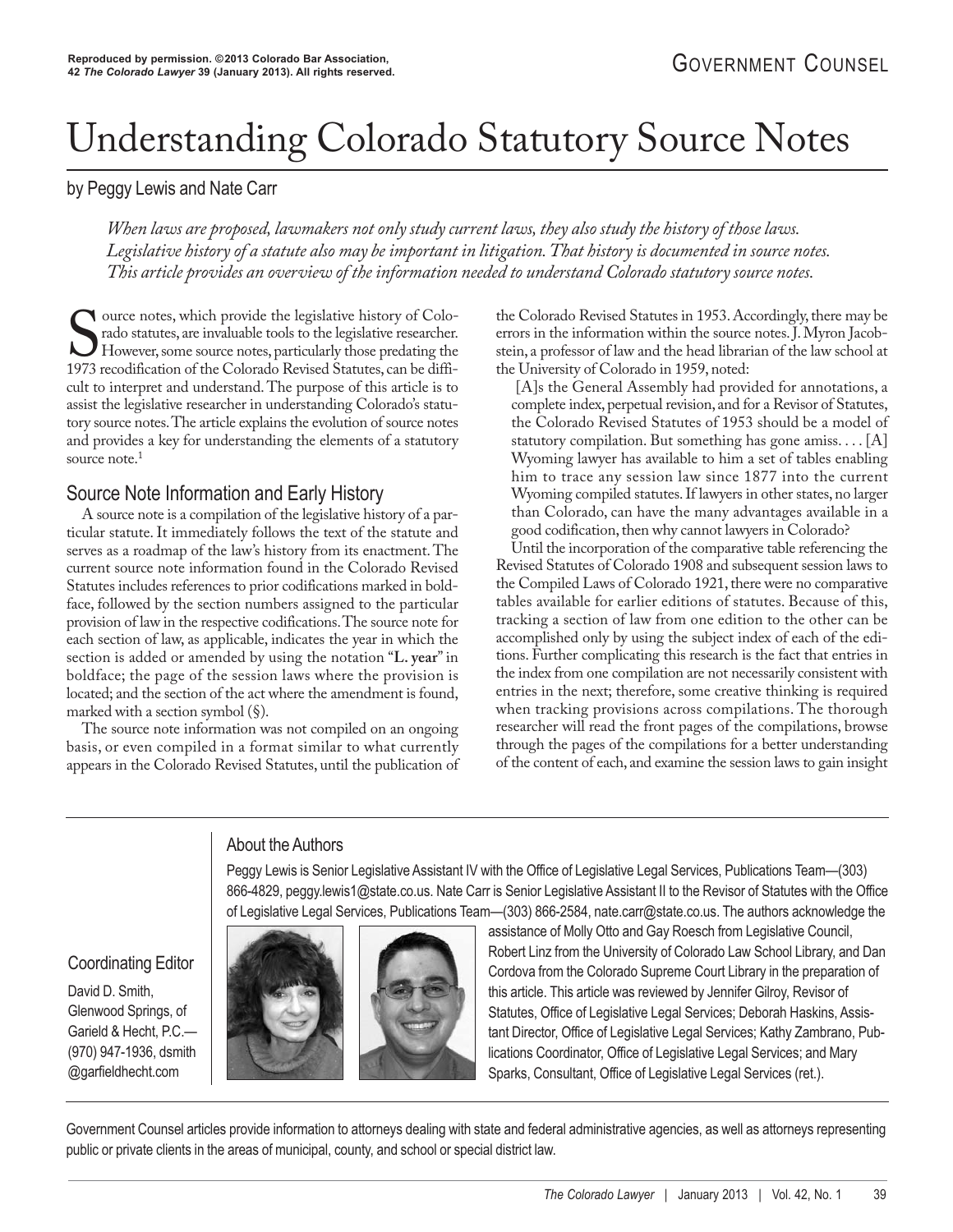into how the statutes and session laws work together for each version of the state's laws.

Below are two examples of source notes for statutes first enacted in 1872. These examples illustrate how the format changed over the years. Each bit of information is a clue to the different versions of statutes and codes that the state of Colorado has used since 1868. The source notes contain references to years, page numbers, section numbers, codification numbers, statutory section numbers, and then back to session laws. This information will help the researcher find the correct document and determine how the law changed over time. (See the accompanying sidebar entitled "Chart for Decoding Colorado Source Notes" for help decoding Colorado source notes.)

Examples:

**Source: L. 1872:** p. 162, § 1. **G.L.** § 2145. **G.S.** § 1317. **R.S. 08:** § 2498. **C.L.** § 6544. **CSA:** C. 63, § 10. **CRS 53:** § 52-1-10. **C.R.S. 1963:** § 52-1-10.

**Source: L. 1872:** p. 163, § 4. **G.L.** § 2148. **G.S.** § 1320. **R.S. 08:** § 2501. **C.L.** § 6547. **CSA:** C. 63, § 13. **CRS 53:** § 52-1-13. **C.R.S. 1963:** § 52-1-13. **L. 73:** p. 631, § 1.

#### *Years and Abbreviations in Source Notes*

It is helpful to understand how years are referred to in source notes. Beginning in 1901 and ending in 1999, the year in the source notes was abbreviated as the last two digits of the year. This is seen above in the note beginning with "R.S. 08." The exception to this is the Colorado Revised Statutes from 1963, which is shown in full as "C.R.S. 1963." The process of displaying the year in its entirety began in 2000.

The source note is meaningless unless the legislative researcher has a basic knowledge of the abbreviations commonly used in source notes to represent the various codifications and early compilations of Colorado law over the years.2 The following is a chronological listing of the publications of Colorado law and the correct citation for each:

Revised Statutes of Colorado: (1868) R.S. p. \_\_, § \_\_. General Laws of Colorado: (1877) G.L. § \_\_. General Statutes of Colorado: (1883) G.S. § \_\_. Revised Statutes of Colorado: (1908) R.S. 08: § \_\_. Compiled Laws of Colorado: (1921) C.L. § \_\_. Colorado Statutes Annotated: (1935) CSA: C. \_\_, § \_\_. Colorado Revised Statutes 1953: (1953) CRS 53: § \_\_.

Colorado Revised Statutes 1963: (1963) C.R.S. 1963: § \_\_. Colorado Revised Statutes: (1973) C.R.S.

## Understanding Early Compilations of Colorado Law

To research the history of a statute, it is helpful to be familiar with the idiosyncrasies of previous compilations. For example, before the recodification of the Colorado Revised Statutes in 1973, there was not an annual printing of supplements to the statutes or a reprinting of the statutes themselves. Consequently, researching a section of law requires the use of the original sources of the law beginning with the Revised Statutes of Colorado 1868 and the other compilations and subsequent session laws.

Another idiosyncrasy involves the transition from one edition of the statutes to another. The following examples and rationales attempt to explain the variations.

#### *Revised Statutes of Colorado (1868)*

**Compilation of territorial law.** Legislative assemblies of the Colorado territory convened in 1861, 1862, and 1864 through 1867. The acts were compiled with the first statutory revision of the publication of the Revised Statutes of Colorado (R.S.) in 1868, consolidating the territorial laws and making reference to previous session laws unnecessary.<sup>3</sup>

 Example: **Source: R.S.** p. 107, § 7. **G.L.** § 166. **G.S.** § 204. **R.S. 08:** § 675. **C.L.** § 4876. **CSA:** C. 40, § 8. **CRS 53:** § 118-1-7. **C.R.S. 1963:** § 118-1-7.

Using the chronological listing of Colorado's statutory publications at the beginning of this article, a researcher can track the history of this section. Because there is no entry of session laws "**L. (year)**" included in the source note above, a researcher can conclude that the section originated as territorial law and was never amended.

**Creation of new law.** The only other means by which a statute originates is indicated by the session laws entry "L. (year)." After every session of a General Assembly, both regular and extraordinary, a "Session Laws of Colorado" is published containing all laws of both a permanent and a temporary nature enacted at that session. Those laws of a permanent nature are codified into the statutes. The principal rule applicable for inclusion of any new section of law into any of the editions of the statutes is that the session laws entry appears before the edition of the publication in which it is included.

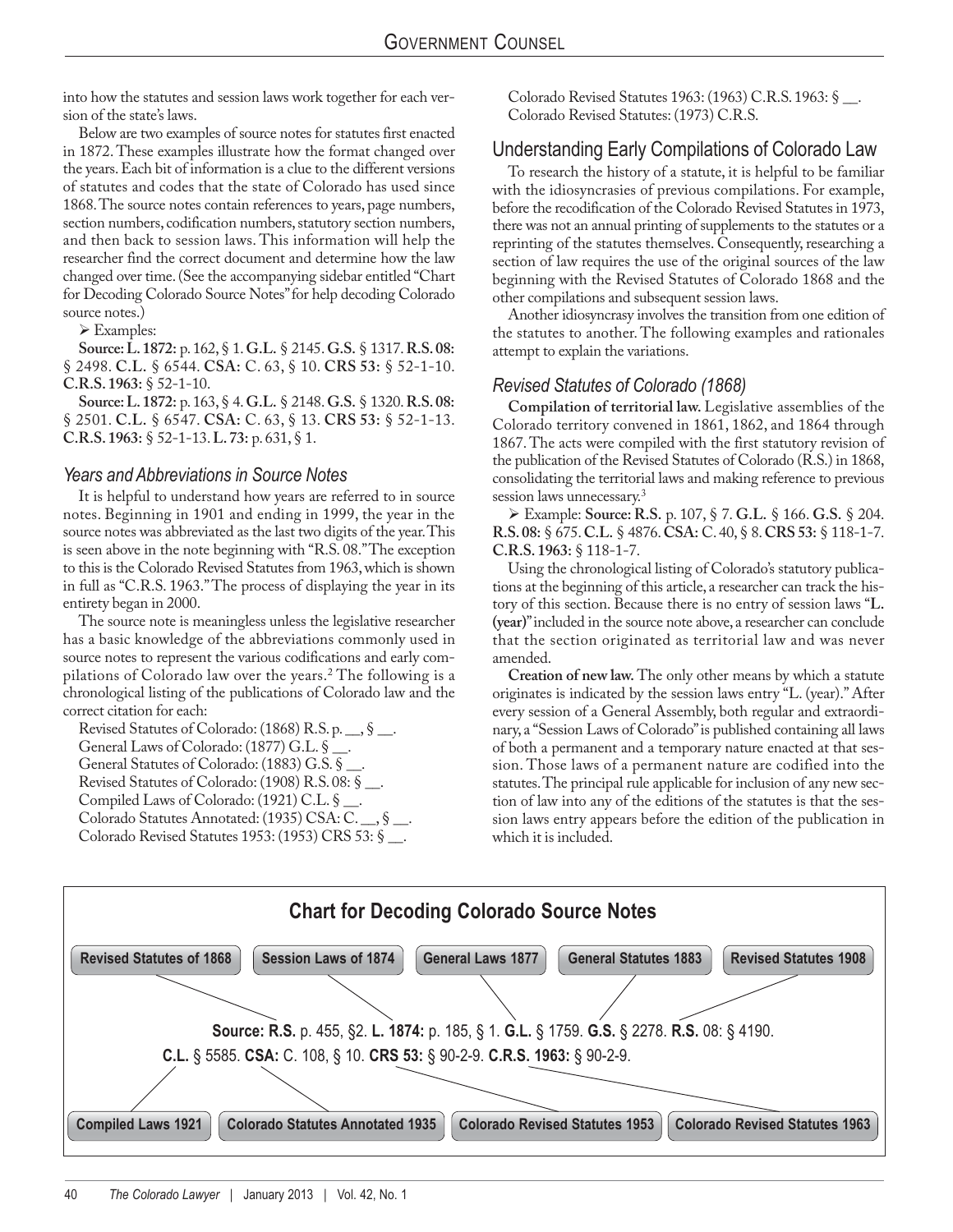Example: **Source: L. 1874:** p. 61, § 1. **G.L.** § 376. **G.S.** § 450. **R.S. 08:** § 1087. **C.L.** § 8565. **CSA:** C. 44, § 7. **CRS 53:** § 34-1-7. **C.R.S. 1963:** § 34-1-7.

The one exception to this rule is the publication of the laws adopted at the first session of the General Assembly following statehood. Those laws were compiled into the General Laws of Colorado 1877.

#### *General Laws of Colorado (1877)*

**Transition from territorial law to state law.** After 1868, the legislative assemblies convened in even-numbered years—1870, 1872, 1874, and 1876. The session laws volume to the General Laws of Colorado (G.L.) is entitled "General Laws" and contains the acts passed in the 1870, 1872, 1874, and 1876 legislative assemblies. Also included in the compilation of the General Laws of Colorado were the acts enacted or amended during the first session of the General Assembly of the State of Colorado, which convened November 1, 1876 and concluded March 20, 1877. These acts, however, were not compiled into any session laws, nor were the proceedings of the session published in any journals. Instead, these acts were compiled with the territorial acts passed before the first legislative session into the General Laws of Colorado 1877.4 Because the laws enacted or amended from November 1, 1876 through March 20, 1877 were not published in a separate session laws volume, entries in source notes referencing these acts begin with **G.L.** as seen below.

 Example: **Source: G.L.** § 1059. **G.S**. C. § 238. **L. 1885:** p. 200, § 1. **L. 01:** p. 173, § 1. **R.S. 08:** § 2416. **C.L.** § 6312. **CSA:** C. 61, § 2. **CRS 53:** § 50-1-2. **L. 55:** p. 368, § 1. **C.R.S. 1963:** § 50-1- 2. **L. 64:** p. 265, § 154.

 Example: **Source: L. 1874:** p. 61, § 1. **G.L.** § 376. **G.S.** § 450. **R.S. 08:** § 1087. **C.L.** § 8565. **CSA:** C. 44, § 7. **CRS 53:** § 34-1-7. **C.R.S. 1963:** § 34-1-7.

In the example above, the section of law was added after the printing of the edition of the Revised Statutes of Colorado in 1868; therefore, the citation to the session laws appears before the edition of the statutes—the General Laws of Colorado 1877—in which it is included.

 Example: **Source: R.S.** p. 455, § 2. **L. 1874:** p. 185, § 1. **G.L.** § 1759. **G.S.** § 2278. **R.S. 08:** § 4190. **C.L.** § 5585. **CSA:** C. 108, § 10. **CRS 53:** § 90-2-9. **C.R.S. 1963:** § 90-2-9.

The example above indicates that the section of law can be tracked back to the codification of the Revised Statutes of Colorado in 1868 and that the section subsequently was amended in 1874. This section, as amended, appears in the General Laws of Colorado 1877.

**Transition from one codification to another.** Any subsequent amendments to an existing section of law printed in a prior codification or any subsequent session laws to that codification appear after that prior codification and before the next edition of the statutes in which it is included.

 Example: **Source: L. 1874:** p. 187, § 6. **L. 1876:** p. 94, § 1. **G.L**. § 1816. **G.S.** § 2402. **R.S. 08:** § 4198. **C.L.** § 3284. **CSA:** C. 110, § 174. **CRS 53:** § 92-22-7. **C.R.S. 1963:** § 92-22-7.

In the example above, the source note indicates that the section of law was added in 1874. In 1876, because the section had not yet been codified into the edition of the General Laws of Colorado 1877, the only avenue available to amend the section was to amend the session laws in which the section was printed.

#### *General Statutes of Colorado (1883)*

After 1877, the General Assemblies convened in odd-numbered years from 1879 through 1949, with the exception of special sessions. Laws enacted or amended after 1877 through 1883 were compiled and printed in the edition of the statutes known as the General Statutes of Colorado 1883 (G.S.). Although the sections of law in the General Statutes of Colorado 1883 edition were arranged in a format similar to the General Laws of Colorado 1877, the sections were renumbered.

The following are two examples of source notes from sections citing the General Statutes of Colorado and the General Laws of Colorado, respectively:

 Example: **Source: L. 1883:** p. 275, § 3. **G.S.** § 3112. **R.S. 08:** § 6029. **C.L.** § 8051. **CSA:** C. 145, § 18. **CRS 53:** § 124-9-17. **C.R.S. 1963:** § 124-9-10.

 Example: **Source: G.L.** § 1059. **G.S**. C. § 238. **L. 1885:** p. 200, § 1. **L. 01:** p. 173, § 1. **R.S. 08:** § 2416. **C.L.** § 6312. **CSA:** C. 61, § 2. **CRS 53:** § 50-1-2. **L. 55:** p. 368, § 1. **C.R.S. 1963:** § 50-1- 2. **L. 64:** p. 265, § 154.

In the second source note example above, "**G.S**. C." means that this section is found in the Code of Civil Procedure located in the back of the index to the General Statutes of Colorado 1883.

#### *Revised Statutes of Colorado (1908)*

The compilation of the Revised Statutes 1908 (R.S. 08) includes laws enacted or amended after the printing of the General Statutes of Colorado in 1883 through 1907, as seen in the two source note examples below:

 Example: **Source: L. 1885:** p. 270, § 1. **R.S. 08:** § 6914. **C.L.** § 507. **CSA:** C. 168, § 16. **CRS 53:** § 142-1-16. **C.R.S. 1963:** § 143-1-16.

 Example: **Source: L. 07:** p. 158, § 4. **R.S. 08:** § 5865. **C.L.** § 8252. **CSA:** C. 154, § 37. **CRS 53:** § 131-5-1. **C.R.S. 1963:** § 131- 5-1.

As with earlier compilations, the sections of law in the Revised Statutes of Colorado 1908 were renumbered.<sup>5</sup> Historical information is provided in the Revised Statutes of Colorado in inverse order immediately following the text for each section appearing in the Revised Statutes of Colorado 1868, the General Laws of Colorado 1877, and the General Statutes of Colorado 1883 and subsequent session laws, precisely in the following format:

Example: [G. S., §981; G. L., §840; R. S., p. 252, §239.

## *Compiled Laws of Colorado (1921)*

Laws enacted or amended after the printing of the Revised Statutes of Colorado 1908 were incorporated into the Compiled Laws of Colorado 1921 (C.L.), including laws enacted at the extraordinary session in 1922, as seen in the example below.

Example: **Source: L. 22:** p. 88, § 1. **C.L.** § 9590.

References in some source notes to "Code 08," "Code 21," and "Code 35" refer to the Code of Civil Procedure located in the front of the Revised Statutes of Colorado 1908, Compiled Laws of Colorado 1921, and Colorado Statutes Annotated 1935, respectively. All volumes also set forth the general statutes of the State of Colorado.

 Example: **Source: L. 1887:** p. 216, § 431. **Code 08:** § 466. **Code 21:** § 467. **Code 35:** § 467. **CRS 53:** § 12-1-20. **C.R.S. 1963:** § 12-1-20. **L. 64:** p. 208, § 14.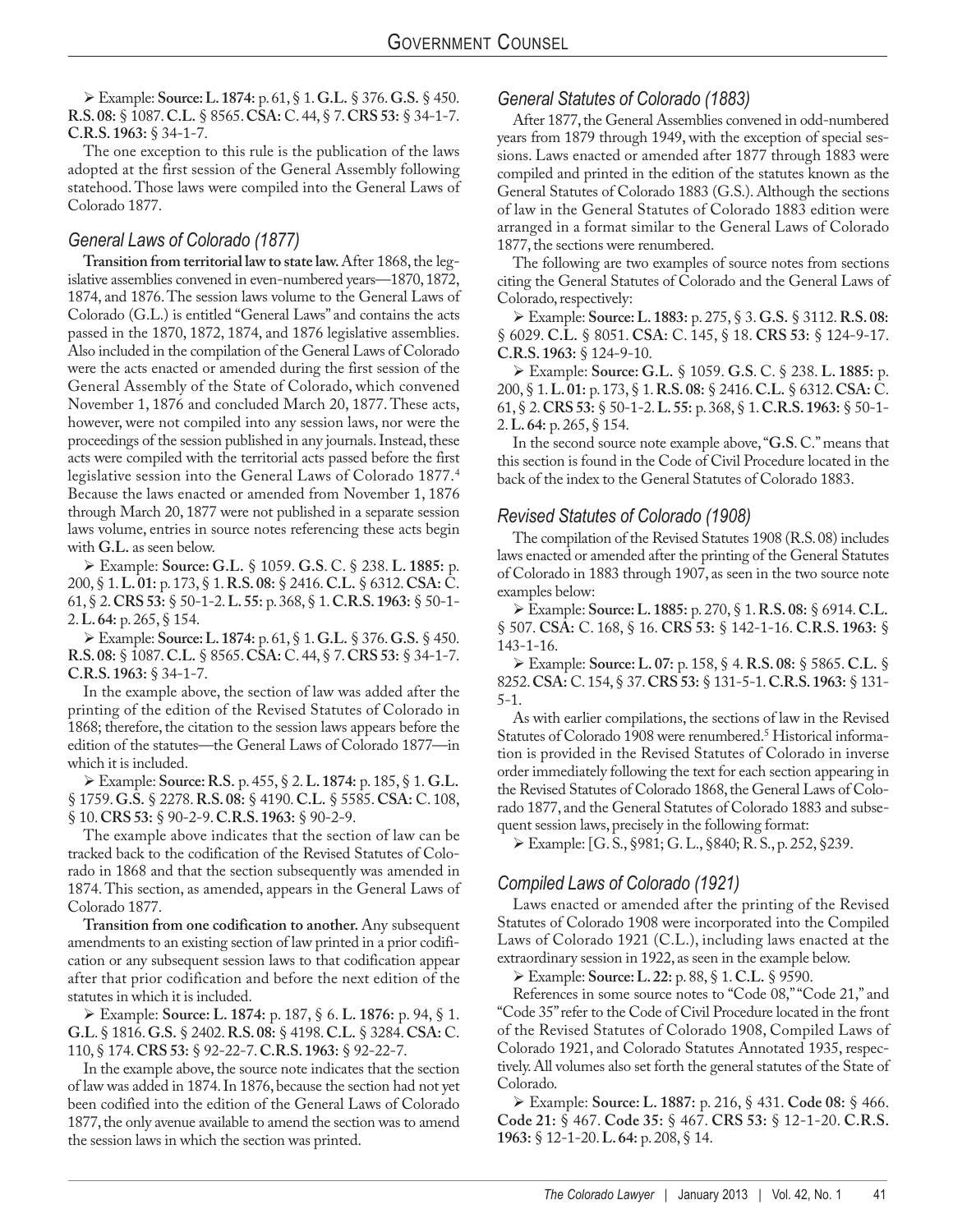Historical information is provided after each section in the Compiled Laws of Colorado in primarily inverse order for sections appearing in the Revised Statutes of Colorado 1868, the General Laws of Colorado 1877, the General Statutes of Colorado 1883, and the Revised Statutes of Colorado 1908 and subsequent session laws, precisely in the following format:

 Example: [L. '07, p. 562, §1; amending G. S., §3044; L. '83, p. 263, §1; R. S. '08, §5914.

Example: [G. S., §3381; G. L., §2718; R. S. '08, §6553.

It is important to understand that, in all of the compilations discussed above, because there was a hiatus with the compilations and printing of the statutes, amending the session laws or amending a previous compilation became necessary, as illustrated in the example below. The section of law below was added in 1915 after the compilation of the Revised Statutes of Colorado 1908 and before the compilation of the Compiled Laws of Colorado 1921. The amendment in 1921 was made to the session laws of 1915 because it was the only place in which the section, as amended, was printed. This is typical with all of the earlier compilations of the statutes. The section, as enacted in 1915, appears in the Compiled Laws of Colorado 1921, as it was amended in 1921.

 Example: **Source: L. 15:** pp. 562, 563, §§ 1, 2, 4. **L. 21:** p. 828, § 2. **C.L.** §§ 4325, 4326, 4328. **CSA:** C. 97, §§ 1, 2, 4. **CRS 53:** §§ 80-1-1 to 80-1-3. **C.R.S. 1963:** §§ 80-1-1 to 80-1-3.

#### *Colorado Statutes Annotated (1935)*

**Original volumes.** The publication of the Colorado Statutes Annotated 1935 (CSA) in 1937 consists of laws enacted or amended after the printing of the Compiled Laws of Colorado 1921, including amendments made or laws enacted from 1923 through the extraordinary session of 1936. It also incorporates annotations. Historical information follows each section.

The example below illustrates the inclusion of new law into the Colorado Statutes Annotated 1935:

**Source: L. 35:** p. 263, § 1. **CSA:** C. 25, § 67. **CRS 53:** § 122-7- 1. **C.R.S. 1963:** § 122-6-1. **L. 2004:** (1)(c) amended, p. 140, § 26, effective July 1.

**Supplements and replacement volumes to original volumes.** Although no provision was made for perpetual revision or for the publication of annual supplements, cumulative supplements to the Colorado Statutes Annotated 1935 were printed in 1938, 1941, 1942, 1951, and 1953. Replacement volumes were printed in 1949 (volumes 4A and 4B) and 1952 (volumes 3A and 3B). The indices located in the back of the 1951 and 1953 cumulative supplements make note of this fact with an asterisk next to the entry with the section referencing the reader to the applicable replacement volume.

#### *Colorado Revised Statutes 1953 (1953)*

The General Assembly convened every year with the commencement of the first regular session of the thirty-eighth General Assembly in 1951 and the second regular session in 1952.

**Formatting of CRS 53.** Although all of the prior codifications of the statutes were arranged into chapters, starting with the codifications of Colorado Revised Statutes 1953 (CRS 53) and Colorado Revised Statutes 1963, the chapter and section numbers were incorporated into one statutory section number rather than separated as with the Colorado Statutes Annotated 1935. In the source note below for CRS 53, in the three-part section number shown as 63-2-5, "63" represents the chapter number, "2" represents the article number, and "5" represents the section number. The three numbers combined "63-2-5" form a section of CRS 53. The same applies to C.R.S. 1963.

 Example: **Source: L. 15:** p. 254, § 1. **C.L.** § 6. **CSA:** C. 74, § 6. **L. 45:** p. 366, § 1. **L. 47:** p. 479, § 1. **L. 51:** p. 439, § 1. **CRS 53:** § 63-2-5. **C.R.S. 1963:** § 63-2-5.

The Colorado Revised Statutes 1953 (CRS 53) were published and printed in seven volumes containing all of the laws of a general and permanent nature from prior codifications and laws enacted or amended after the publication of the Colorado Statutes Annotated 1935 through 1953. Biennial supplements were printed for the Colorado Revised Statutes 1953 from 1955 through 1961. A permanent hardbound supplement entitled "1960 Permanent Supplement" was printed, and it includes all the enacted laws beginning with the second regular session of the thirty-ninth General Assembly in 1954, and concluding with the second regular session of the forty-second General Assembly in 1960. A separate supplement was printed for the laws enacted by the forty-third General Assembly at its first regular session in 1961 and at its extraordinary session in 1961.

**Source note information.** Many of the laws in the Colorado Revised Statutes 1953 (CRS 53) were included in one of the earlier compilations as demonstrated below:

 Example: **Source: R.S.** p. 419, § 1. **G.L**. § 1928. **G.S.** § 2474**. R.S. 08:** § 4672. **C.L.** § 19. **CSA:** C. 74, § 19. **CRS 53:** § 63-2- 16. **C.R.S. 1963:** § 63-2-16. **L. 97:** Entire section amended, p. 1557, § 10, effective July 1.

Starting with the Colorado Revised Statutes 1953, the source notes were assembled in chronological order, rather than in inverse order from the earlier compilations, arranging them in a format that closely parallels the format currently used, as shown in the example below.

 Example: **Source: L. 07,** p. 242, § 8; **R. S. 08,** § 378; **L. 11,** p. 651, § 1; **C. L.** § 977; **CSA,** C. 78, § 111; **L. 57,** p. 417, § 1.

The source note above is from the 1960 permanent supplement to the Colorado Revised Statutes 1953. As with all the previous codifications of statutes, no reference appears in the source notes to the existing version of the statutes until it is codified into a subsequent edition. See the example below, taken from C.R.S. 1963. It is not until the next compilation in 1963 that the 1953 section number is referenced.

 Example: **Source: L. 07,** p. 242, § 8; **R. S. 08,** § 378; **L. 11,** p. 651, § 1; **C. L.** § 977; **CSA,** C. 78, § 111; **CRS 53,** § 66-8-7; **L. 57,** p. 417, § 1.

**Comparative tables and sections renumbered.** A table comparing the Colorado Statutes Annotated 1935 to the Colorado Revised Statutes 1953 and session laws 1935 through 1953 was printed and included in the front of the index to the Colorado Revised Statutes 1953. In addition, a comparative table for the session laws from 1954 through 1960 was printed, and that table is located in the back of the 1960 permanent supplement. A researcher should watch for sections that were renumbered for inclusion in the codifications of the Colorado Revised Statutes 1953, 1963, and 1973 in the comparative tables.<sup>6</sup>

 Example: **Source: L. 58:** p. 128, § 14. **L. 59:** p. 327, § 4. **CRS 53:** § 31-30-1. **C.R.S. 1963:** § 31-4-1.

The source note above is an example of a source note for a statute in CRS 1953 that was renumbered in C.R.S. 1963. The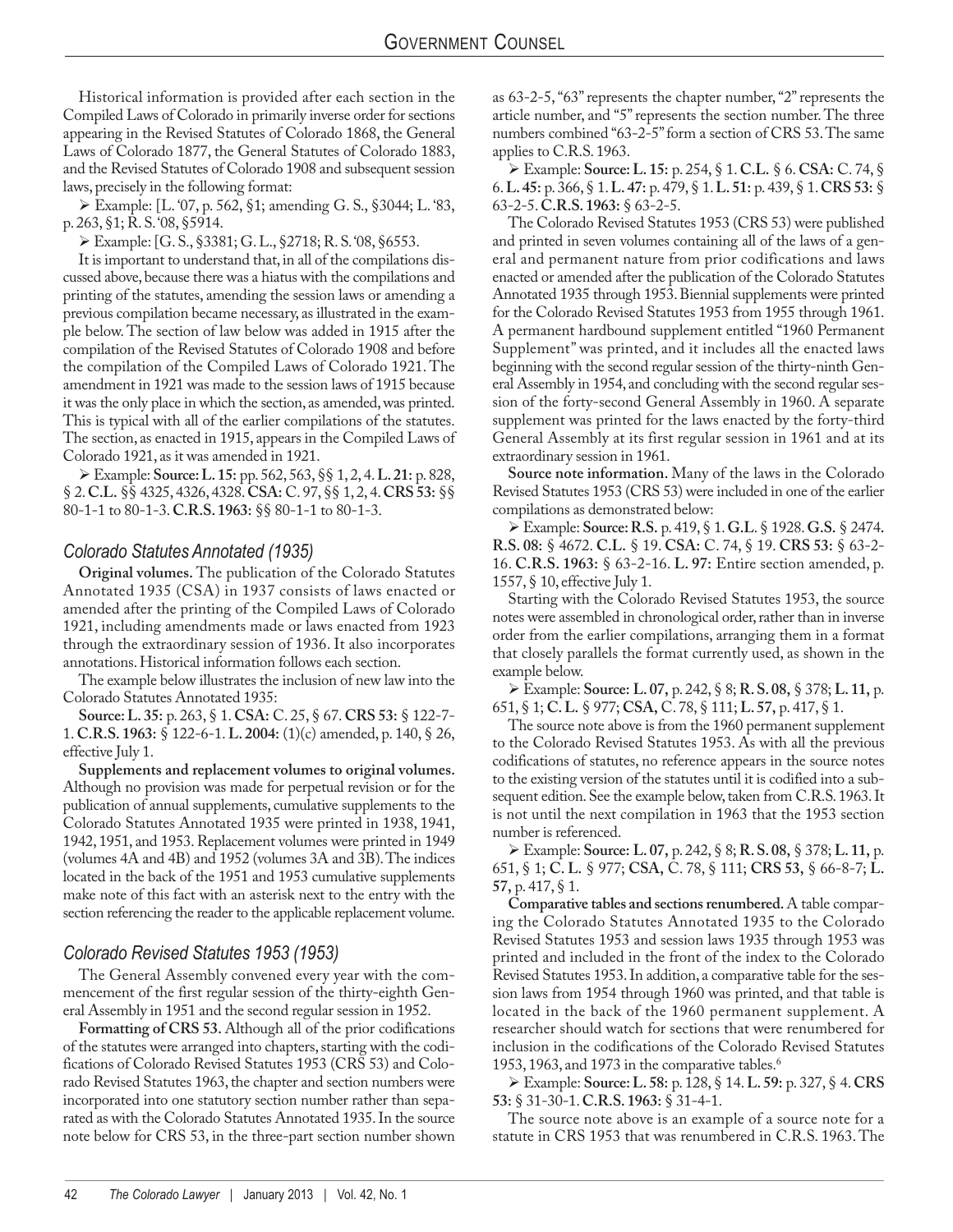comparative table located at the beginning of the C.R.S. 1963 index is a helpful tool when a researcher knows the 1953 statutory number but not the number it became in 1963. The same principle applies for conversion of the C.R.S. 1963 to C.R.S. 1973. If a title, an article, or a part is added/repealed and reenacted/amended with relocations/recreated and reenacted, using the comparative tables located in the back of the index is helpful when tracking the changes. Editor notes that are printed following title, article, or part headings inform the reader of renumbered or relocated provisions for which a comparative table has been included in the index.

#### *Colorado Revised Statutes 1963 (1963)*

**Publication format of C.R.S. 1963 similar to CRS 53.** The publication of the Colorado Revised Statutes 1963 (C.R.S. 1963) essentially was an extension of the Colorado Revised Statutes 1953, with some renumbering. The C.R.S. 1963 incorporated the revised and reenacted supplements up to and including laws enacted by the 1963 session of the General Assembly. A table comparing the CRS 53 numbers to the C.R.S. 1963 numbers was printed, and it is located in the front of the index to the C.R.S. 1963.

A cumulative table of the additions, amendments, and repeals for the years 1964 through 1971 was printed for the Colorado Revised Statutes 1963. It is located in the back of the 1971 permanent cumulative supplement to the Colorado Revised Statutes 1963.

Biennial cumulative supplements were printed for the Colorado Revised Statutes 1963 for the years 1965 through 1971; however, any section amended or added and appearing in one of the biennial cumulative supplements does not appear in subsequent supplements unless the section was further amended. Each biennial cumulative supplement from one volume to the next incorporates only those sections amended or added between printings of the cumulative biennial supplements.

There are situations in which newly enacted provisions were further amended in the same year. This is indicated with the double entry of page numbers and section numbers following the year of the session laws entry (**L. 72**). With the exception of an entire article being repealed and reenacted (R&RE) as in the example below, any other form of change to a statutory section, such as an amendment, an addition of new language, or the repeal of existing law, is not indicated before 1974.

 Example: **Source: L. 72:** R&RE, pp. 380, 413, §§ 1, 2. **C.R.S. 1963:** § 63-9-3.

**Recommendation for renumbering and reorganizing statutes.** In 1966, the Committee on Legislative Procedures recommended that the General Assembly reorganize the statutes into smaller volumes covering subject matter codes and provide for each code's continuous revision and republication.7 The Committee recommended that the General Assembly abandon the alphabetical arrangement of chapters and the numbering system then in use, in favor of an arrangement by subject matter and a more flexible numbering system.

Accordingly, the Colorado Revised Statutes 1973 were renumbered and reorganized into titles, articles, and parts. Annual paperback supplements and hardbound replacement volumes were used to update the Colorado Revised Statutes annually from 1975 to 1996. In 1997, the practice of using supplements and replacement volumes to update the Colorado Revised Statutes, originally enti-

tled Colorado Revised Statutes 1973, was discontinued and replaced with the annual publication of softbound volumes of the law, incorporating all laws passed at the previous legislative session. As with all the previous codifications of statutes, no reference appears in the source notes to the existing version of the statutes until it is codified into a subsequent edition, as is evident with the exclusion of the C.R.S. 1973 numbers from the source notes.

In the back of the index to C.R.S. 1973 and subsequent printings of the index, there are tables comparing the C.R.S. 1963 numbers to the C.R.S. 1973 numbers and several smaller tables showing the disposition of titles or articles that were added/repealed and reenacted/amended with relocations/recreated and reenacted, resulting in the relocation of sections or subject matter.

 Oddity: In 1974, any newly enacted sections created under existing chapters in the 1963 Colorado Revised Statutes will not be found in the 1963 to 1973 comparative tables located in the back of the index. The 1963 conversion of new sections to the 1973 Colorado Revised Statutes can be found only in the 1974 pre-supplement comparative tabulation table located in the back of the 1974 session laws.

### *Colorado Revised Statutes (1973)*

For amendments made after 1973, the source note provides information on each specific provision of the section of law changed by an act, the type of change made to the provision (that is, added, added with relocations, amended, amended with relocations, repealed, repealed and reenacted, or recreated and reenacted), and the effective date of the act making the change.